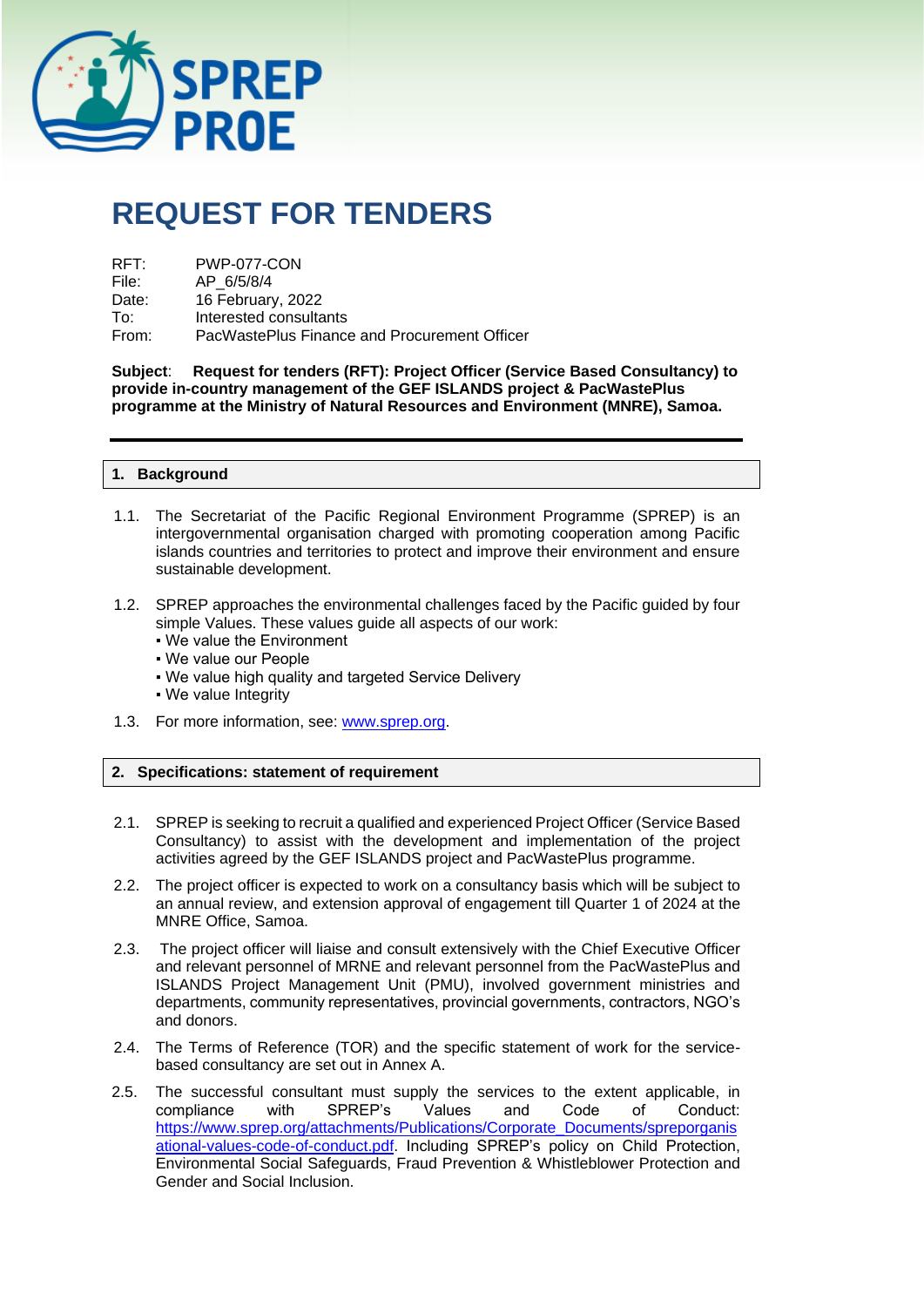

2.6. SPREP Standard Contract Terms and Conditions are non-negotiable

# **3. Conditions: information for applicants**

- 3.1. To be considered for this tender, interested consultants must meet the following conditions: - Currently reside in Samoa
	- Be able to demonstrate he/she is legally entitled to work in Samoa
	- Be willing and able to travel to project sites throughout Samoa
	- Have an excellent command of spoken and written English and local language
	- Record of having successfully worked with Government, civil society stakeholders and local communities in Samoa and establishing effective networks of cooperation
	- Strong track record in project management including work planning, budgeting, organising, and managing partner input, reporting, monitoring, and evaluation.
	- A relevant qualification from a recognized tertiary institution in a field related to environment and waste management and/or project management.
	- At least 3 years' experience working in government agencies or non-governmental stakeholders
- 3.2. Tenderers must declare any areas that may constitute conflict of interest related to this tender and sign the **conflict of interest form** provided.
- 3.3 Tenderer is deemed ineligible due to association with exclusion criteria, including bankruptcy, insolvency or winding up procedures, breach of obligations relating to the payment of taxes or social security contributions, fraudulent or negligent practice, violation of intellectual property rights, under a judgment by the court, grave professional misconduct including misrepresentation, corruption, participation in a criminal organisation, money laundering or terrorist financing, child labour and other trafficking in human beings, deficiency in capability in complying main obligations, creating a shell company, and being a shell company.
- 3.4 Tenderer must sign a declaration of **honour form** together with their application, certifying that they do not fall into any of the exclusion situations cited in 3.3 above and where applicable, that they have taken adequate measures to remedy the situation.

## **4. Submission guidelines**

- 4.1. Tender documentation should demonstrate that the interested consultant satisfies the conditions stated above and is capable of meeting the specifications and timeframes. Documentation must also include supporting examples to address the evaluation criteria.
- 4.2. Tender documentation should be submitted in English and outline the interested consultant's complete proposal, comprising:
	- a) **SPREP Tender Application form and conflict of interest form.** *(Please note you are required to complete in full all areas requested in the Form, particularly the Statements to demonstrate you meet the selection criteria – DO NOT refer us to your CV. Failure to do this will mean your application will not be considered).*

*For the Technical and Financial proposals you may attach these separately.* 

- b) **Honour form**
- c) **Curriculum Vitae** of the proposed personnel to demonstrate that they have the requisite skills and experience to carry out this contract successfully.
- d) **Technical Proposal** which contains the details to achieve the tasks outlined in the Terms of Reference.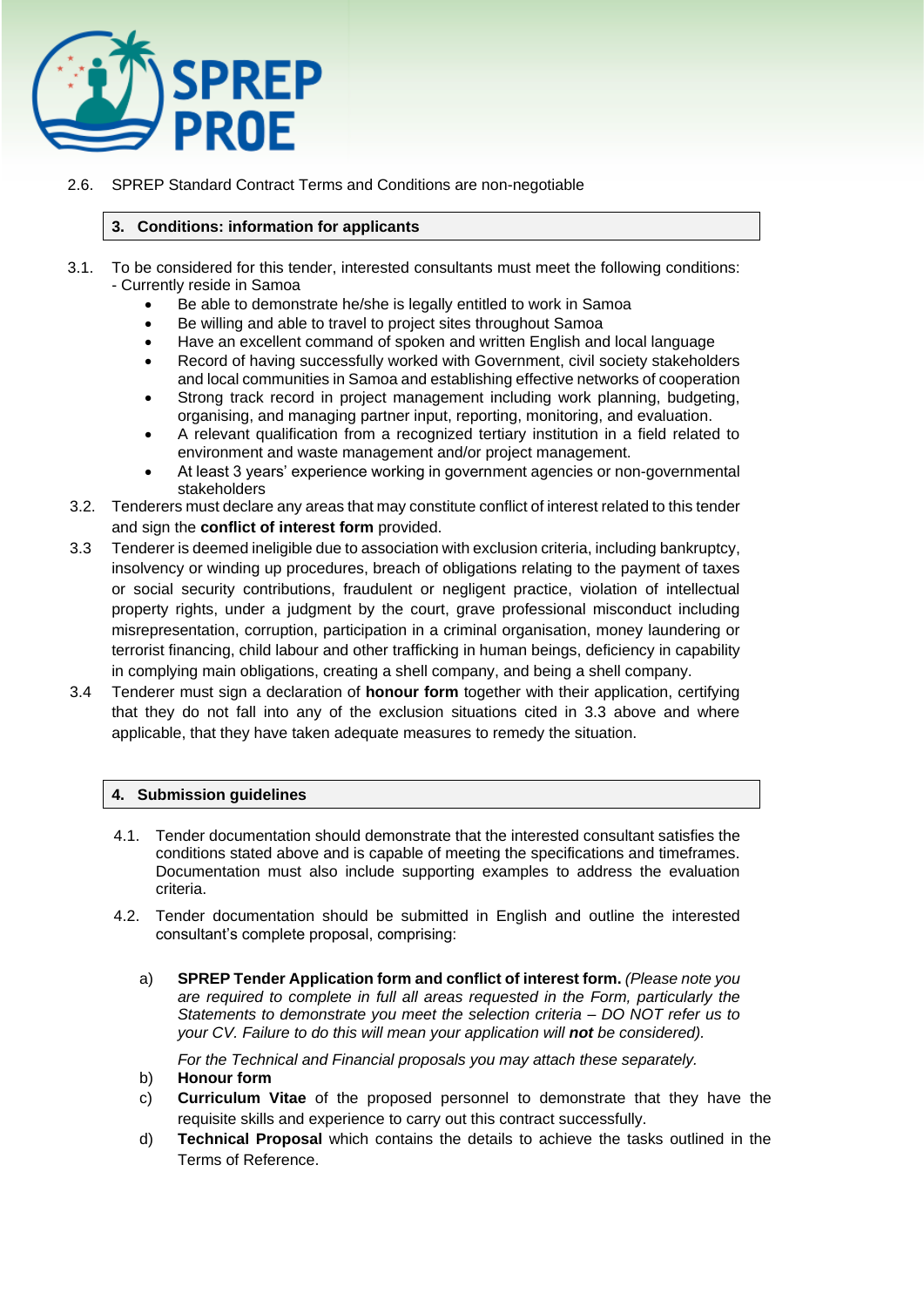

- e) **Financial Proposal** detailed outline of the costs involved in successfully delivering this project submitted in United States Dollars (USD) and inclusive of all associated taxes.
- 4.3 Provide three referees relevant to this tender submission, including the most recent work completed.
- 4.4 Prospective consultants must commit to an agreed amount of time per month under this consultancy and be willing to set aside extra time if needed for particular tasks.
- 4.5 Tenderers/bidders shall bear all costs associated with preparing and submitting a proposal, including cost relating to contract award; SPREP will, in no case, be responsible or liable for those costs, regardless of the conduct or outcome of the bidding process.
- 4.6 The tenderer/bidder might be requested to provide additional information relating to their submitted proposal, if the Tender Evaluation Committee requests further information for the purposes of tender evaluation. SPREP may shortlist one or more Tenderers and seek further information from them.
- 4.7 The submitted tender proposal must be for the entirety of the Terms of Reference and not divided into portions which a potential tenderer/bidder can provide services for.
- 4.8 Tenderers/Bidders must insist on an acknowledgement of receipt of tenders/proposals/bids.
- 4.9 Tenderers/Bidders proposal must remain valid for 90 days from date of submission

#### **5. Tender Clarification**

- 5.1. a. Any clarification questions from applicants must be submitted by email to [pwp.procurement@sprep.org](mailto:pwp.procurement@sprep.org) before 7 March 2022. A summary of all questions received with an associated response will be posted on the SPREP website [www.sprep.org/tender](http://www.sprep.org/tender) by 9 March 2022.
	- b. The only point of contact for all matters relating to the RFT and the RFT process is the Procurement Officer.
	- c. SPREP will determine what, if any, response should be given to a Tenderer question. SPREP will circulate Tenderer questions and SPREP's response to those questions to all other Tenderers using the SPREP Tenders page (**<https://www.sprep.org/tenders>**) without disclosing the source of the questions or revealing any confidential information of a Tenderer.
	- d. Tenderers should identify in their question what, if any, information in the question the Tenderer considers is confidential.
	- e. If a Tenderer believes they have found a discrepancy, error, ambiguity, inconsistency or omission in this RFT or any other information given or made available by SPREP, the Tenderer should promptly notify the Procurement Officer setting out the error in sufficient detail so that SPREP may take the corrective action, if any, it considers appropriate.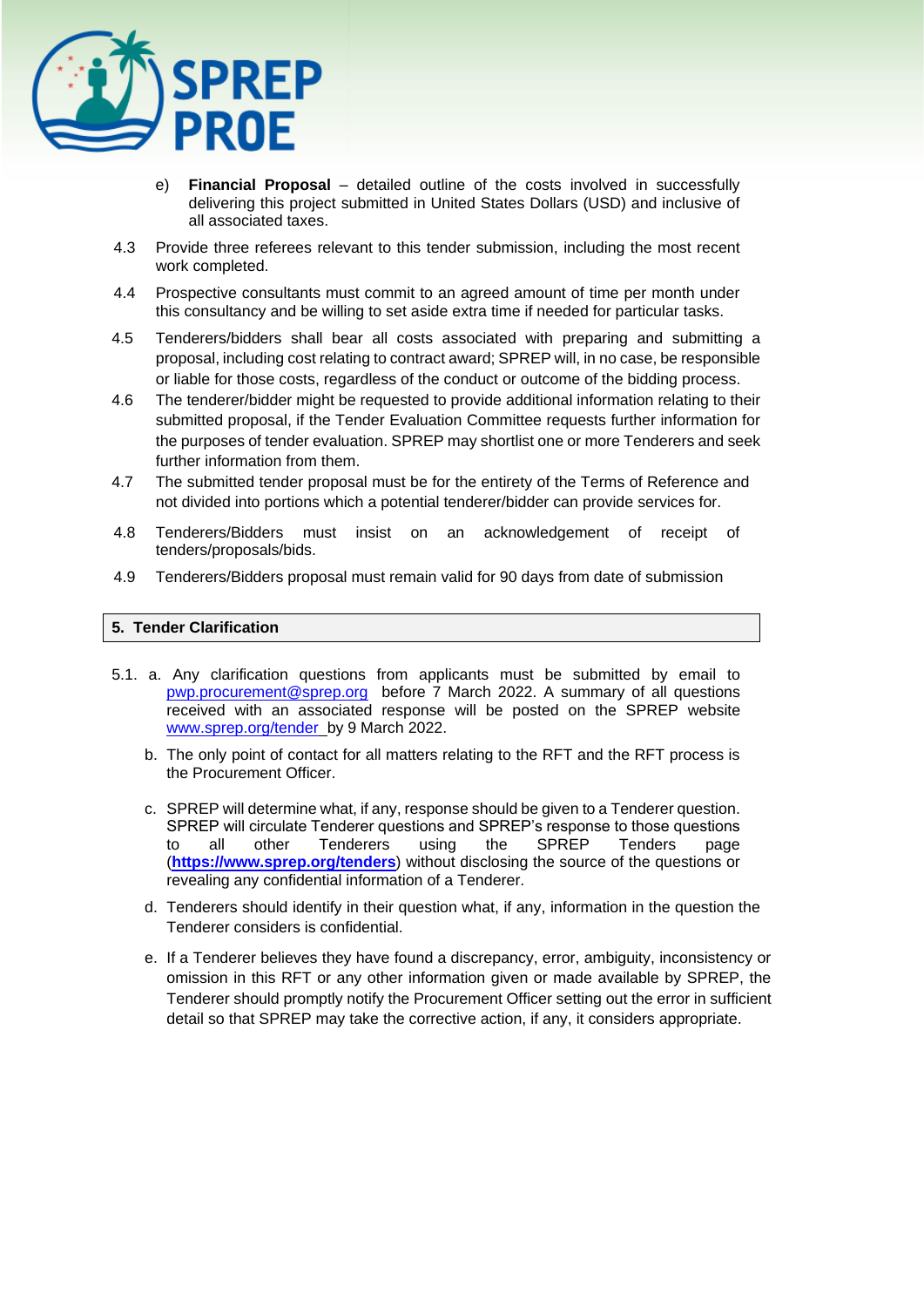

# **6. Evaluation criteria**

6.1. SPREP will select a preferred tenderer on the basis of SPREP's evaluation of the extent to which the documentation demonstrates that the tenderer satisfies the following criteria

| <b>IUIIUWIIIY UIIIEIIA.</b>                                                        |            |
|------------------------------------------------------------------------------------|------------|
| <b>Detail</b>                                                                      | Weighting  |
| Qualification from a recognised tertiary institution in a field related to project |            |
| management and/or environment management                                           |            |
| At least 3 years project implementation experience on environmentally              | 5%         |
| focused, and/or engineering/construction projects (preferably related to waste     |            |
| management)                                                                        |            |
| Strong track record in project management including work planning, field           | <b>20%</b> |
| assessment, stakeholder consultations and oversight, communication, and            |            |
| reporting across diverse audiences in a multicultural and multi-disciplinary       |            |
| environment, monitoring, and evaluation. Demonstrated experience with a            |            |
| management tool/software an advantage                                              |            |
| Demonstrated experience in capacity building                                       | 20%        |
| Excellent command of spoken and written English and local language and             | 10%        |
| knowledge of the Samoa governmental processes and procedures will be an            |            |
| advantage                                                                          |            |
| Submitted proposal – demonstration of how applicant successfully carries out       | 40%        |
| the activities listed under the scope of the consultancy                           |            |

## 6.2 **Financial Score**

The following formula shall be used to calculate the financial score for ONLY the proposals which score 70% or more in the technical criteria:

Financial Score = a X 
$$
\frac{b}{c}
$$

Where:

a = maximum number of points allocated for the Financial Score

b = Lowest bid amount

 $c =$  Total bidding amount of the proposal

# **7. Variation or Termination of the Request for Tender**

- 7.1 a. SPREP may amend, suspend or terminate the RFT process at any time.
	- b. In the event that SPREP amends the RFT or the conditions of tender, it will inform potential Tenderers using the SPREP Tenders page (**<https://www.sprep.org/tenders>**).
	- c. Tenderers are responsible to regularly check the SPREP website Tenders page for any updates and downloading the relevant RFT documentation and addendum for the RFT if it is interested in providing a Tender Response.
	- d. If SPREP determines that none of the Tenders submitted represents value for money, that it is otherwise in the public interest or SPREP's interest to do so, SPREP may terminate this RFT process at any time. In such cases SPREP will cancel the tender, issue a cancellation notice and inform unsuccessful bidders accordingly.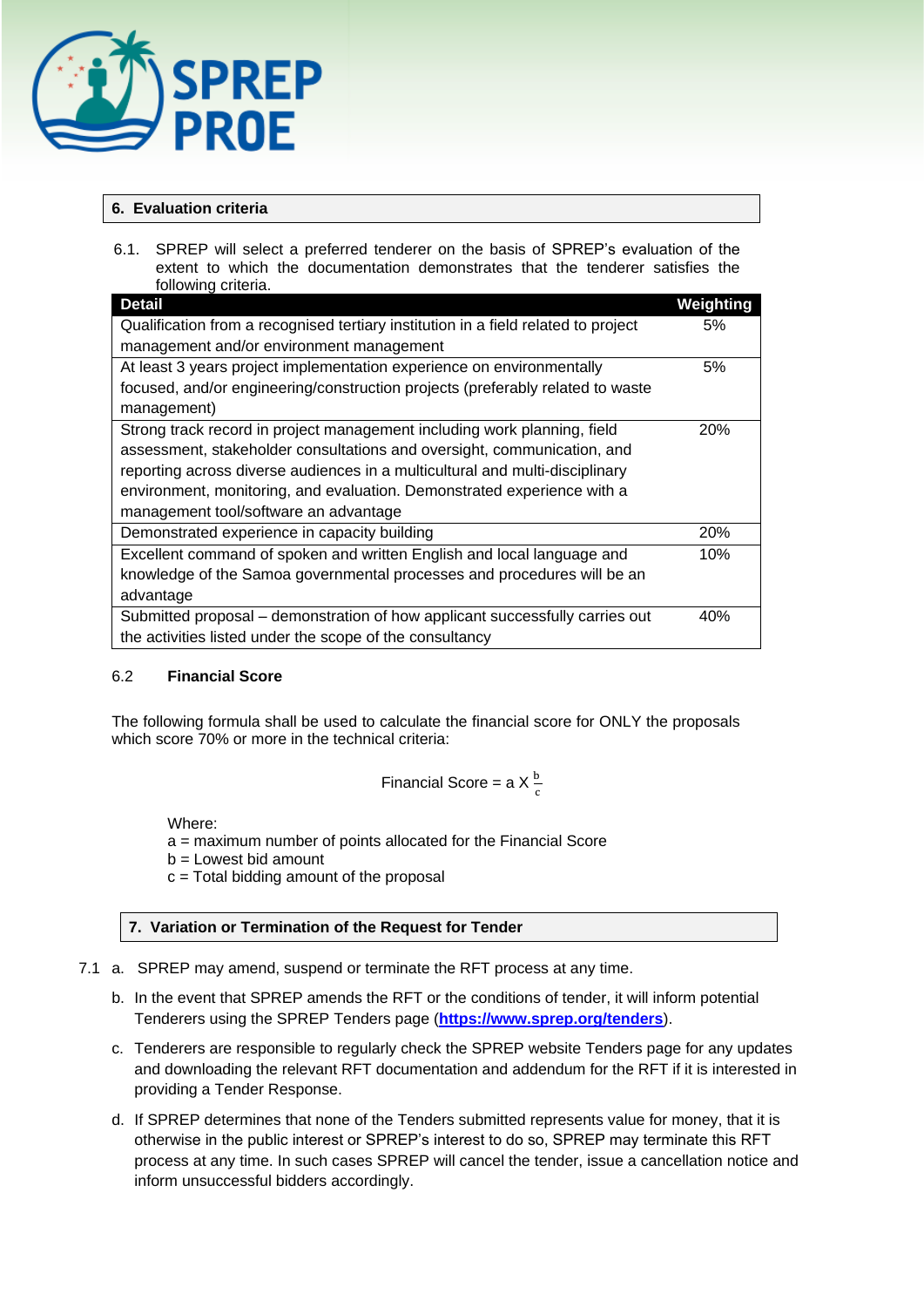

#### **8. Deadline**

# 8.1. **The due date for submission of the tender is: 18 March 2022 (11:59pm, local Samoa time)**

- 8.2. Late submissions will be returned unopened to the sender.
- 8.3 Please send all tenders clearly marked 'PWP-077-CON: Project Officer (Service Based Consultancy) to provide in-country management of the ISLANDS & PacWastePlus Projects at the Ministry of Natural Resources and Environment (MNRE), Samoa to one of the following methods:

Mail: SPREP Attention: Procurement Officer PO Box 240 Apia, SAMOA Email: [tenders@sprep.org](mailto:tenders@sprep.org) (MOST PREFERRED OPTION) Fax: 685 20231 Person: Submit by hand in the tenders box at SPREP reception, Vailima, Samoa.

Note: Submissions made to the incorrect portal will not be considered by SPREP. If SPREP is made aware of the error in submission prior to the deadline, the applicant will be advised to resubmit their application to the correct portal. However, if SPREP is not made aware of the error in submission until after the deadline, then the application is considered late and will be returned unopened to the sender.

SPREP reserves the right to reject any or all tenders and the lowest or any tender will not necessarily be accepted.

SPREP reserves the right to enter into negotiation with respect to one or more proposals prior to the award of a contract, split an award/awards and to consider localised award/awards between any proposers in any combination, as it may deem appropriate without prior written acceptance of the proposers.

**A binding contract is in effect once signed by both SPREP and the successful tenderer. Any contractual discussion/work carried out/goods supplied prior to a contract being signed does not constitute a binding contract.** 

**For any complaints regarding the Secretariat's tenders please refer to the Complaints section on the SPREP website**  <http://www.sprep.org/accountability/complaints>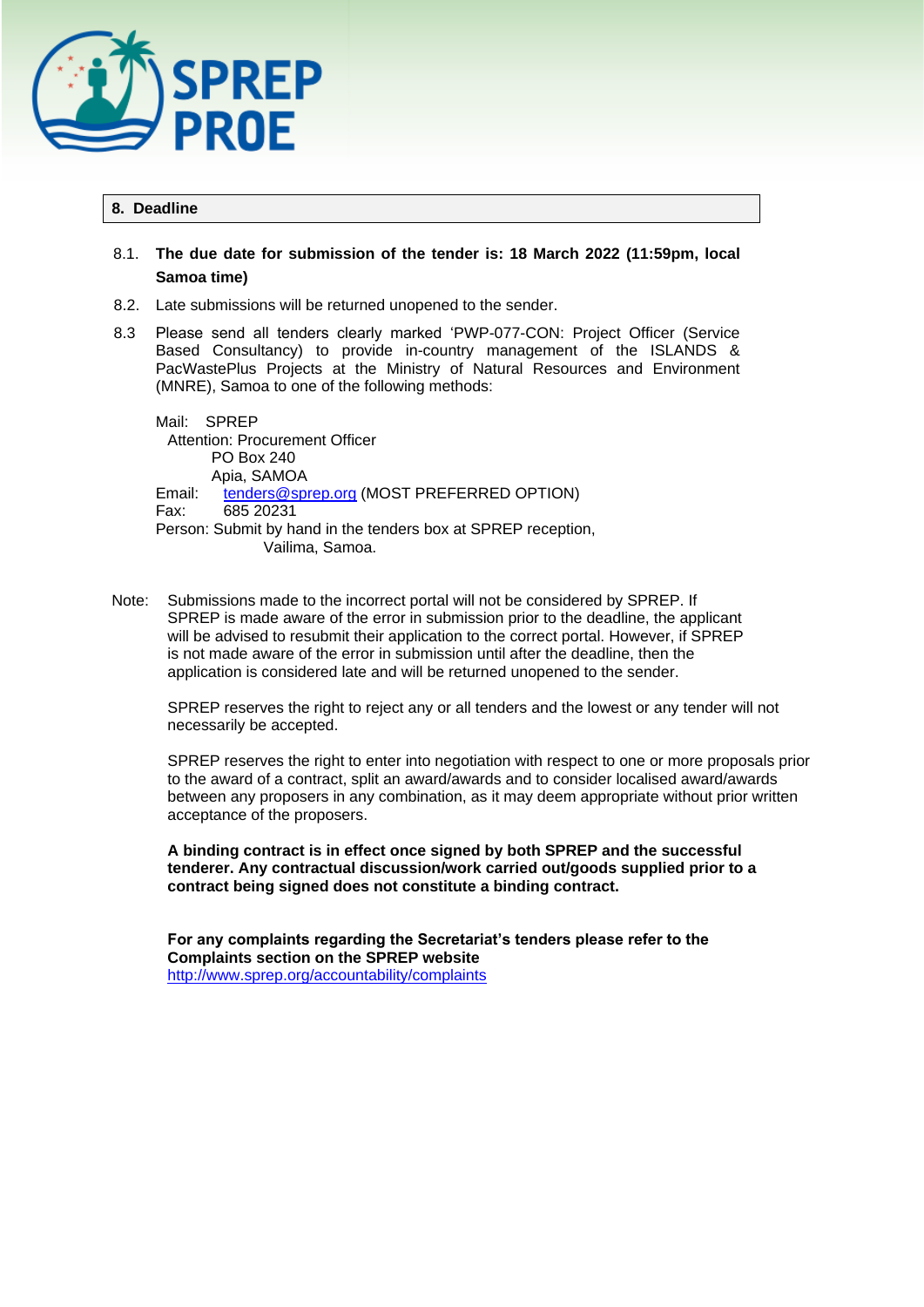

# **ANNEX A TERMS OF REFERENCE**

# **Project Officer (Service Based Consultancy) – GEF ISLANDS project & PacWastePlus programme.**

## **Background and Rationale**

SPREP has received separate funding from the European Union (EU) and the Global Environment Facility (GEF) to implement the PacWastePlus Programme and the GEF ISLANDS Pacific Child Project. Both projects build on previous and ongoing work undertaken by the EU and GEF in assisting Pacific island countries improve waste management through the implementation of the Pacific Regional Waste and Pollution Management Strategy 2016-2025 (Cleaner Pacific 2025).

The PacWaste Plus Programme began in 2018 and is well into implementation. With an overall aim for the safe and sustainable management of wastes, the 5-year, €16.5 million programme will benefit the Cook Islands, Federated States of Micronesia, Fiji, Kiribati, Nauru, Niue, Palau, Papua New Guinea, Republic of Marshall Islands, Samoa, Solomon Islands, Timor-Leste, Tonga, Tuvalu, and Vanuatu.

The \$20 million GEF ISLANDS Pacific Child Project will commence in 2021 and will involve all countries listed above excluding Timor-Leste. It will run for five years until 2026 with the objective of strengthening each Pacific island country's ability to control the flow of chemicals, products, and materials into their territories and to unlock resources for the long-term management, including integrated management, of chemicals and waste.

## **Services Required**

SPREP is seeking the services of a suitably qualified Project Officer to be appointed on a full-time service consulting basis to oversee the implementation of the PacWaste Plus and GEF ISLANDS Pacific Child Project in Samoa.

#### **Scope of Consultancy**

The Project Officer will provide technical support and on ground project scheduling oversight for the project, including engaging with the local stakeholders in the identified project sites, relevant national and sub-national government agencies and consultants or contractors delivering specific activities.

Specific responsibilities for the Project Officer will include the following:

#### **Data and Information**

- Assist MNRE and relevant stakeholder(s) with collection of relevant data and information throughout the design, implementation, and monitoring of the PacWastePlus and ISLANDS projects. Data and information requirements may include:
	- o designing data gathering methodology and developing templates
	- o Assist with data gathering and compilation.
	- o Assist with completion of Monitoring and Evaluation and weekly/monthly reports.
- Assist with other data gathering activities, such as completion of quarterly litter assessments, annual mini-waste audit, etc.

## **Legislative / Documentation Support**

With support from the SPREP PMU and project contractors, assist MNRE and relevant stakeholder(s) with legislative tasks such as: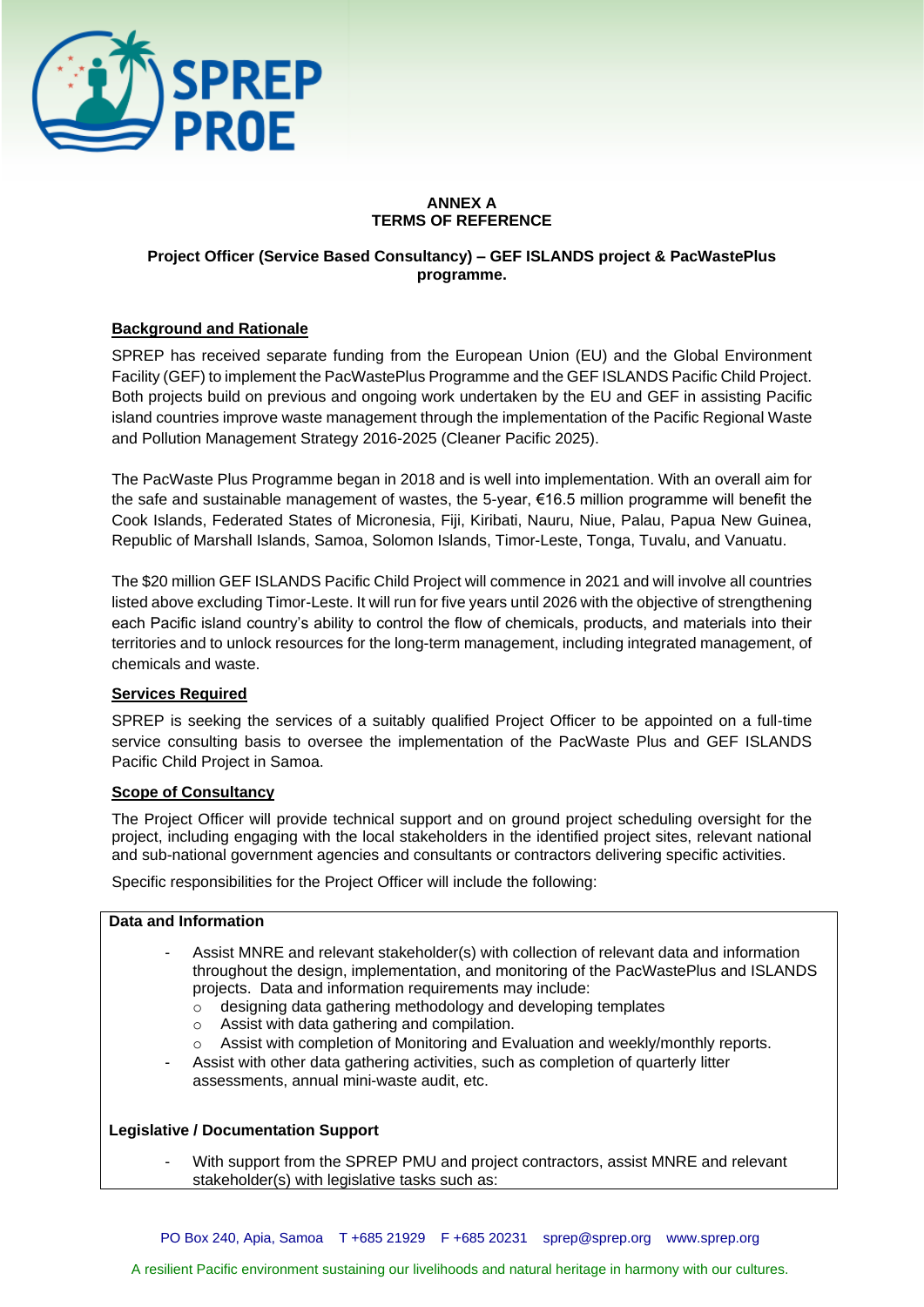

- $\circ$  Coordinate stakeholder meetings to facilitate the legislative decision-making process and following-up with stakeholders as required to ensure legislative decision making / approvals keep to agreed timeframes.
- o Provide input to formal documents such as Policies and Cabinet Submissions
- o Drafting contracts and MOU agreements as required and facilitate obtaining relevant signatures.
- Assist MNRE and relevant stakeholder(s) with high-level documentation such as:
	- o Drafting Standard Operating Procedures
	- $\circ$  Drafting other documents as appropriate for the successful implementation of the PacWastePlus and ISLANDS projects

#### **On-the ground activity**

-

- Assist/facilitate the decision-making process regarding design and procurement of facilities and equipment.
- Provide support to procurement activities such as liaising suppliers, overseeing construction activities, data gathering, etc.

#### **Communications and Education**

- Assisting with final design of the National Education and Awareness Plan (NEAPS)
- Assisting with delivery of the NEAPS and other communications activities as required for the successful implementation of the PacWastePlus and ISLANDS projects
- Draft media releases and arrange television / radio interviews with relevant stakeholders as required.
- Assist with dissemination of publications produced by SPREP PMU
- Provide on-ground assistance to visiting, local or remote consultants and contractors who are competing activities specific to the PacWastePlus and ISLANDS projects

## **Capacity Building**

- Assist in planning and provide local support for coordination and attendance of meetings and training on specialist topics such as:
	- o Waigani/Basel Convention Transboundary procedures for stakeholders (recyclers, customs, competent authority, focal points)
	- o E-waste dismantling and handling.
	- o Other topics as advised or approved by SPREP.
- Coordinate and facilitate training sessions (with PMU resources and support) with relevant stakeholders on general topics such as:
	- o data gathering, M&E and reporting
	- o designing and completing mini-waste audit and litter assessments
	- o other topics as advised by SPREP.
- Provide assistance to counterparts at MNRE to enhance evidence-based decision-making.

## **General / Administrative**

- Facilitate Working Committees as required for the design, implementation and monitoring of the PacWastePlus and ISLANDS projects
- Conduct administrative activities of the project including recording meeting minutes, correspondence, filing and photographs.
- Regular submission of reports to PWP and ISLANDS
- Travel throughout the Samoa islands if/as necessary